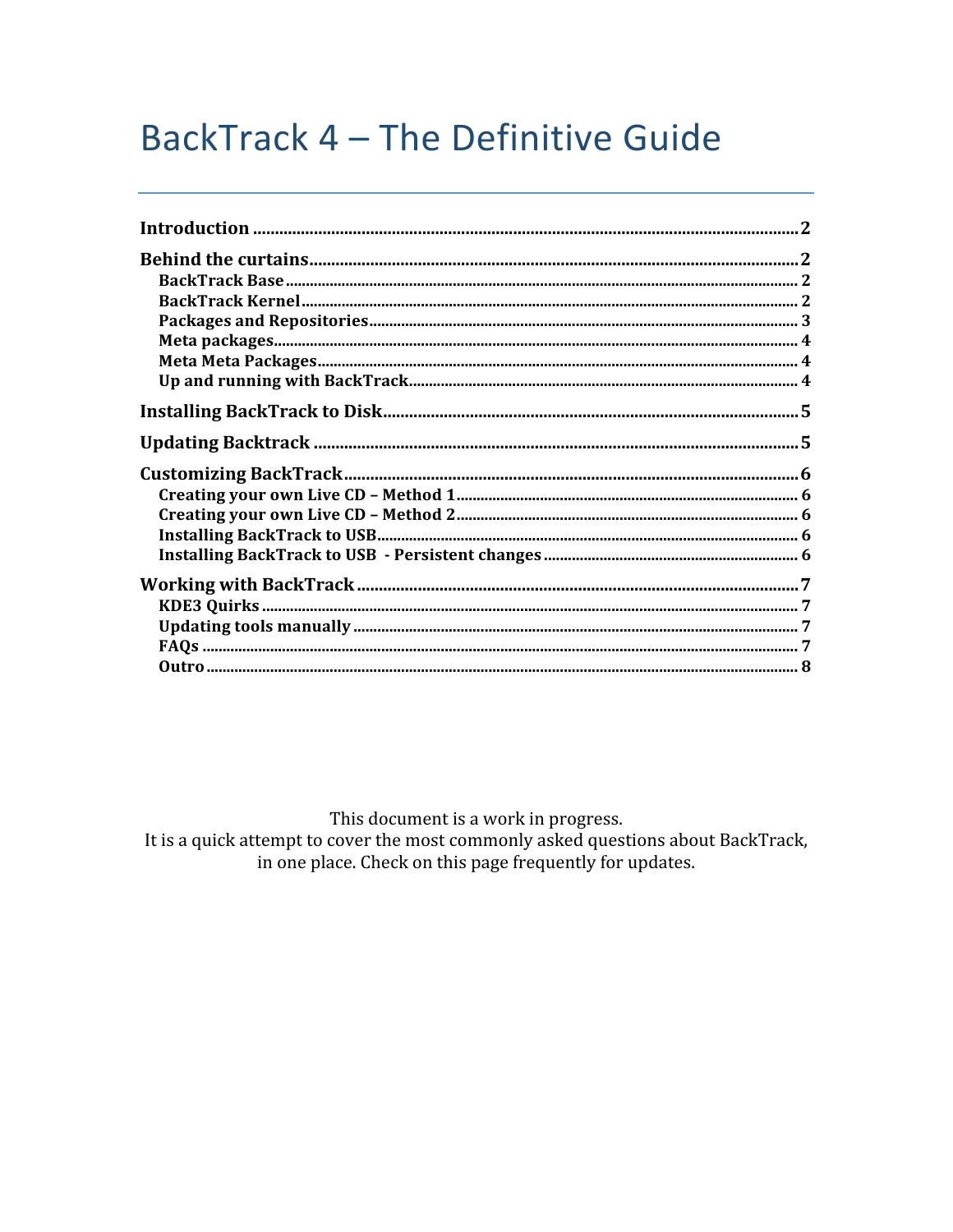### **Introduction**

BackTrack is the world's leading penetration testing and information security auditing distribution. With hundreds of tools preinstalled and configured to run out of the box, BackTrack 4 provides a solid Penetration testing platform - from Web application
Hacking
to
RFID
auditing
–
its
all
working
in
once
place.

### **Behind
the
curtains**

### **BackTrack
Base**

There have been many changes introduced into BackTrack 4 - most notably, our move
to
an
Ubuntu
Intrepid
base.
We
now
maintain
our
own
 full
repositories
with modified Ubuntu packages in addition to our own penetration testing tools.

Another significant change is the updated kernel version, currently at 2.6.29.4. This new kernel brought an onset of internal changes, which have greatly changed the structure
of
BackTrack.

### **BackTrack
Kernel**

We no longer use lzma enabled squashfs as our live filesystem, which on one hand results in larger ISO size, but on the other hand, frees us from having to maintain our
own
kernel
patches.
This
is
especially
painful
 these
days,
as
squashfs
is
slowly moving into the mainstream kernel (at the time of this writing).

BackTrack 4 uses squashfs-tools version 4.0 (which is not backward compatible with previous versions), and the inbuilt squashfs kernel module, which is present in 2.6.29.4.
AUFS
is
used
as
the
unification
filesystem
(aufs2.x).

Several wireless driver injection/optimization patches have been applied to the kernel, as well as a bootsplash patch. These patches can be found in the kernel sources
package
(/usr/src/linux/patches).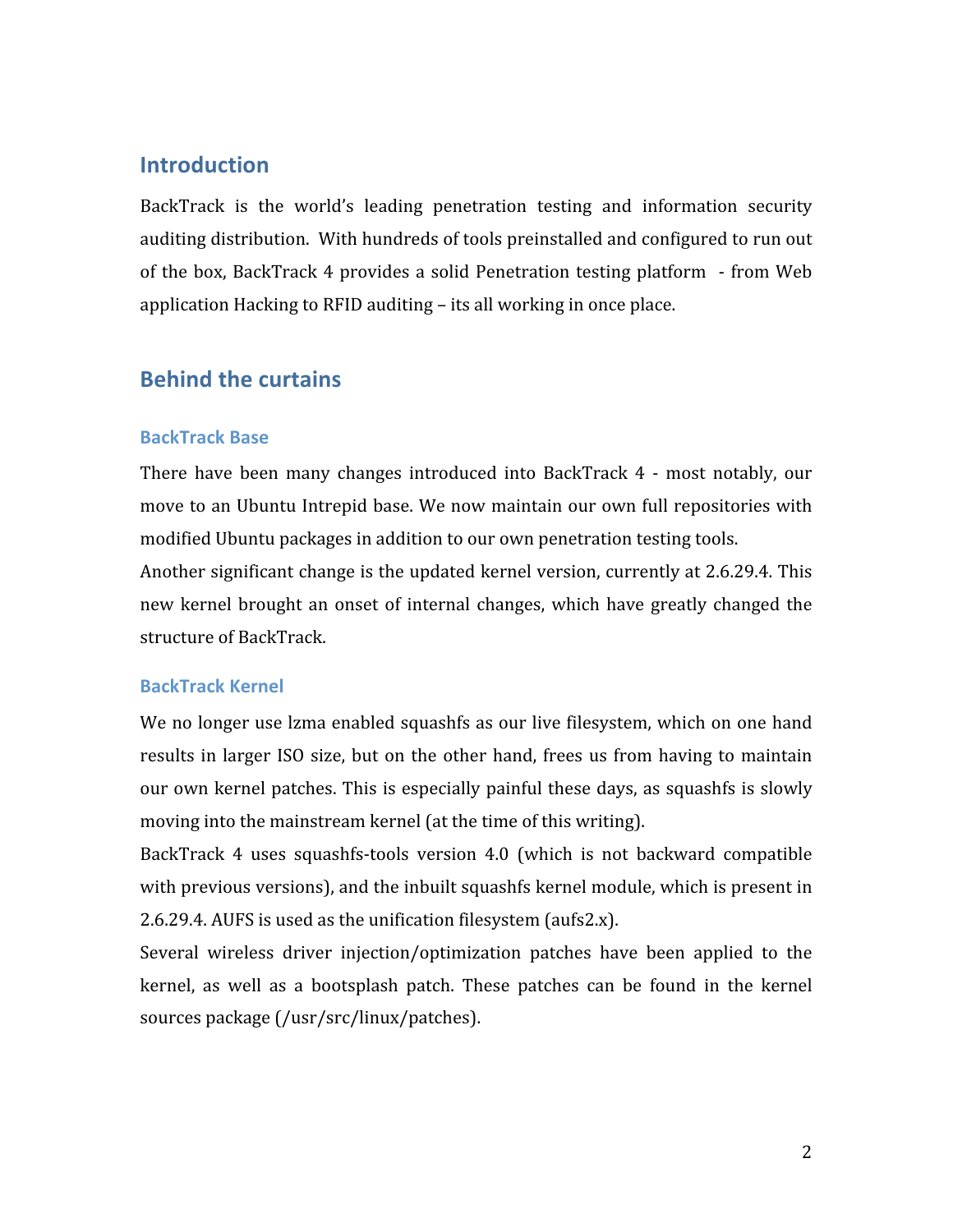These changes mean that much of what you were used to in BackTrack 2/3 has changed
in
terms
of
boot
cheatcodes
and
such,
as
this
kernel
shift
also
means
we
no longer use the *live-linux* scripts to create our images (we use casper now).

### **Packages
and
Repositories**

One of the most significant changes introduced in BackTrack 4 are the Debian like repositories available, which are frequently updated with security fixes and new tools. This means that if you choose to install BackTrack to disk, you will be able to get package maintenance and updates by using *apt-get* commands.

Our BackTrack tools are arranged by parent categories. These are the categories that
currently
exist:

- BackTrack
‐
Enumeration
- BackTrack Tunneling
- BackTrack Bruteforce
- BackTrack
‐
Spoofing
- BackTrack
‐
Passwords
- BackTrack
‐
Wireless
- BackTrack
‐
Discovery
- BackTrack
‐
Cisco
- BackTrack
–
Web
Applications
- BackTrack
‐
Forensics
- BackTrack
‐
Fuzzers
- BackTrack Bluetooth
- BackTrack Misc
- BackTrack
‐
Sniffers
- BackTrack
‐
VOIP
- BackTrack
‐
Debuggers
- BackTrack
‐
Penetration
- BackTrack
‐
Database
- BackTrack RFID
- BackTrack
–
Python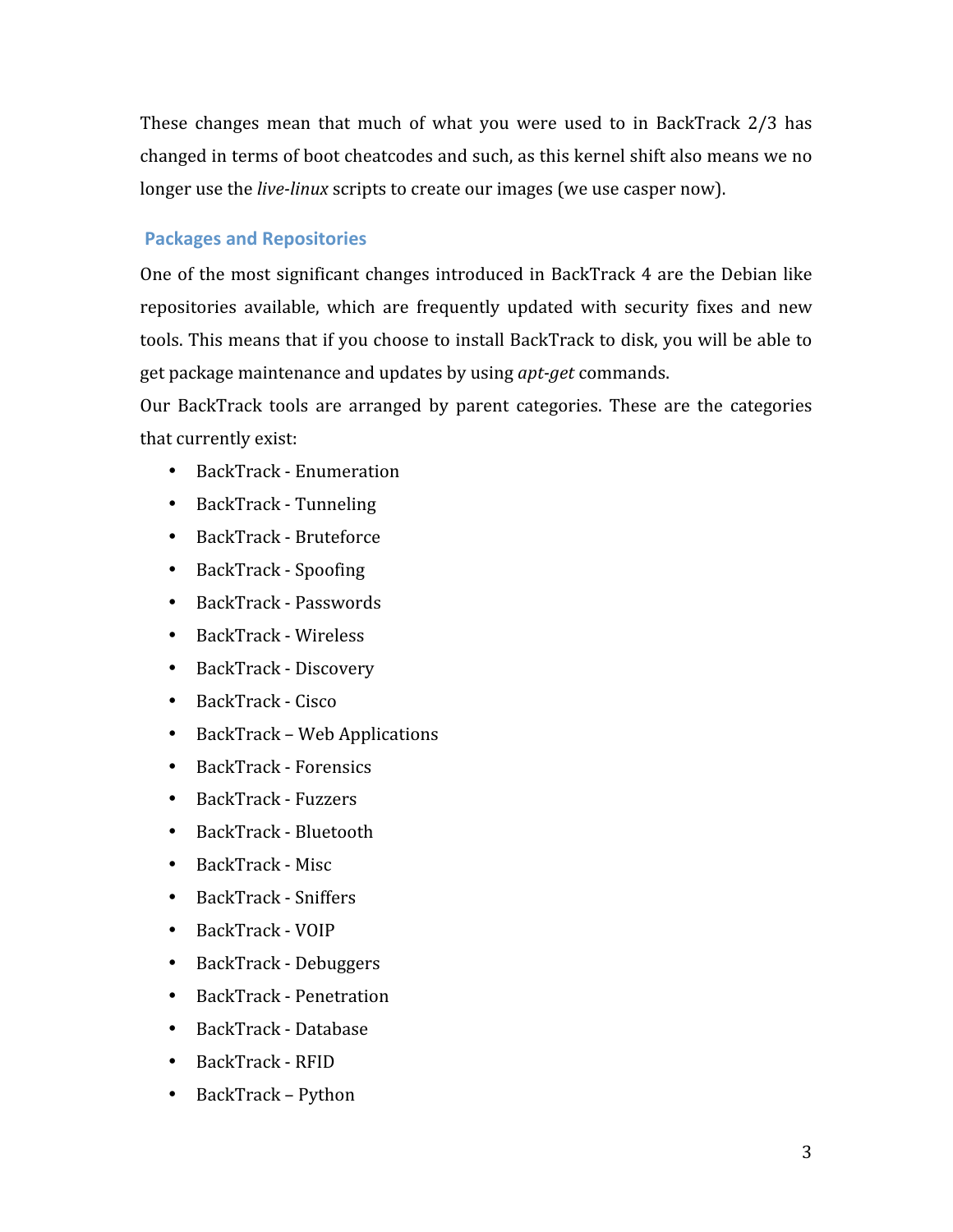- BackTrack
–
Drivers
- BackTrack GPU

### **Meta
packages**

A nice feature that arises from the tool categorization, is that we can now support "BackTrack meta packages". A meta package is a dummy package which includes several other packages. For example, the meta package "*backtrack-web*" would include
all
the
Web
Application
penetration
testing
tools
BackTrack
has
to
offer.

### **Meta
Meta
Packages**

We have two "*meta meta packages"* – **backtrack-world** and **backtrack-desktop**. **backtrack-world** contains all the BackTrack meta packages, while **backtrack**desktop contains backtrack-world, backtrack-networking and backtrack*multimedia*. The latter two meta packages are select applications imported from Ubuntu
repositories.

### **Up
and
running
with
BackTrack**

We've made a short movie called "up and running with BackTrack" – showing some common and not so common features. A good place to start in order to grasp the new
changes
in
BackTrack
4.

http://www.offensive-security.com/videos/backtrack-security-training-video/upand‐running‐backtrack.html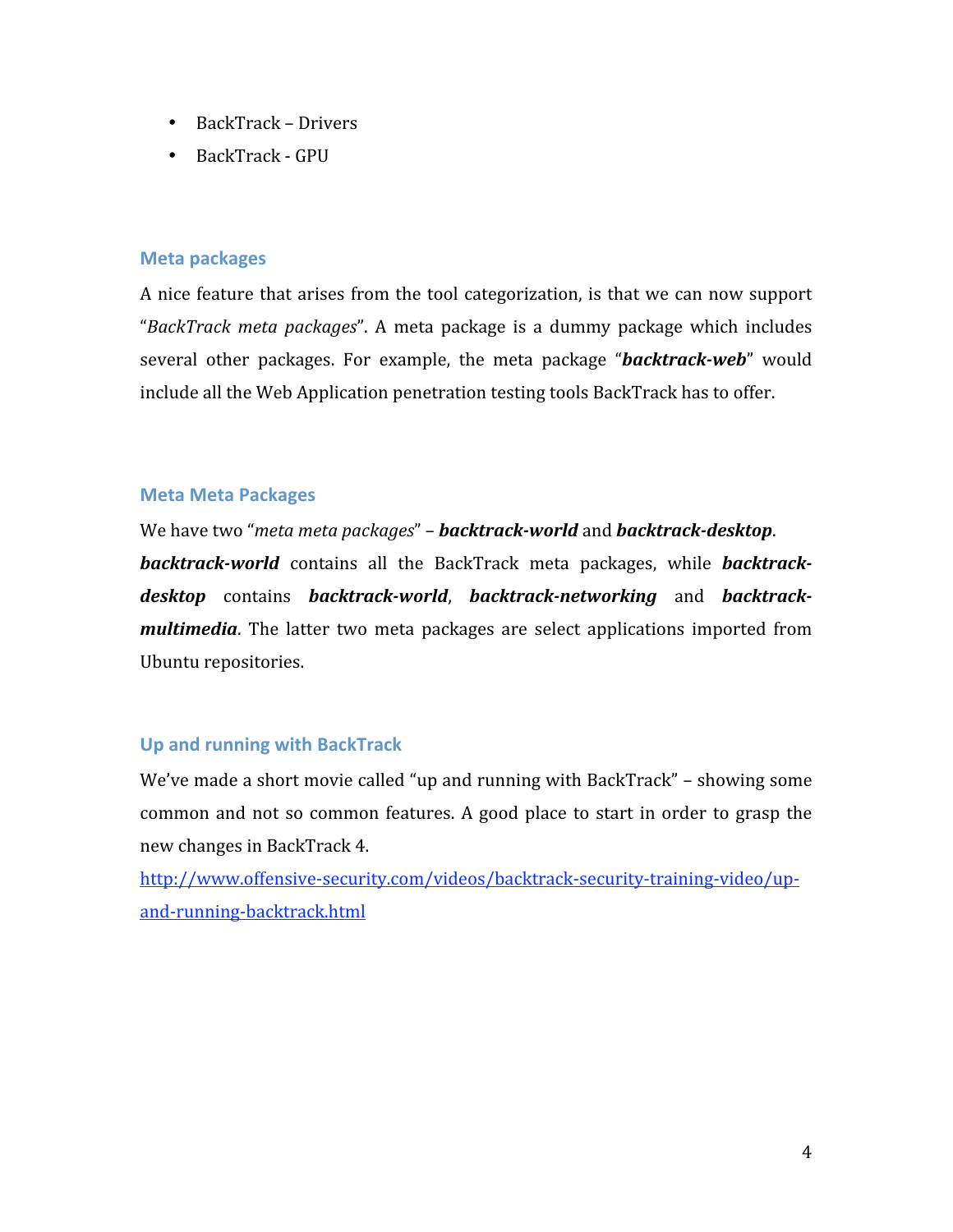## **Installing
BackTrack
to
Disk**

BackTrack 4 (both barebones and full version) now contains a modified Ubiquity installer.

The
install
should
be
straight
and
simple.
For
a
video
tutorial,
check http://www.offensive‐security.com/videos/install‐backtrack‐hard‐disk/install‐ backtrack‐hard‐disk.html

# **Updating
Backtrack**

Keeping
BackTrack
up
to
date
is
relatively
simple
by
using
the
apt‐get
commands. apt-get update synchronizes your package list with our repository. apt-get upgrade downloads and installs all the updates available. apt-get dist-upgrade downloads and installs all new upgrades.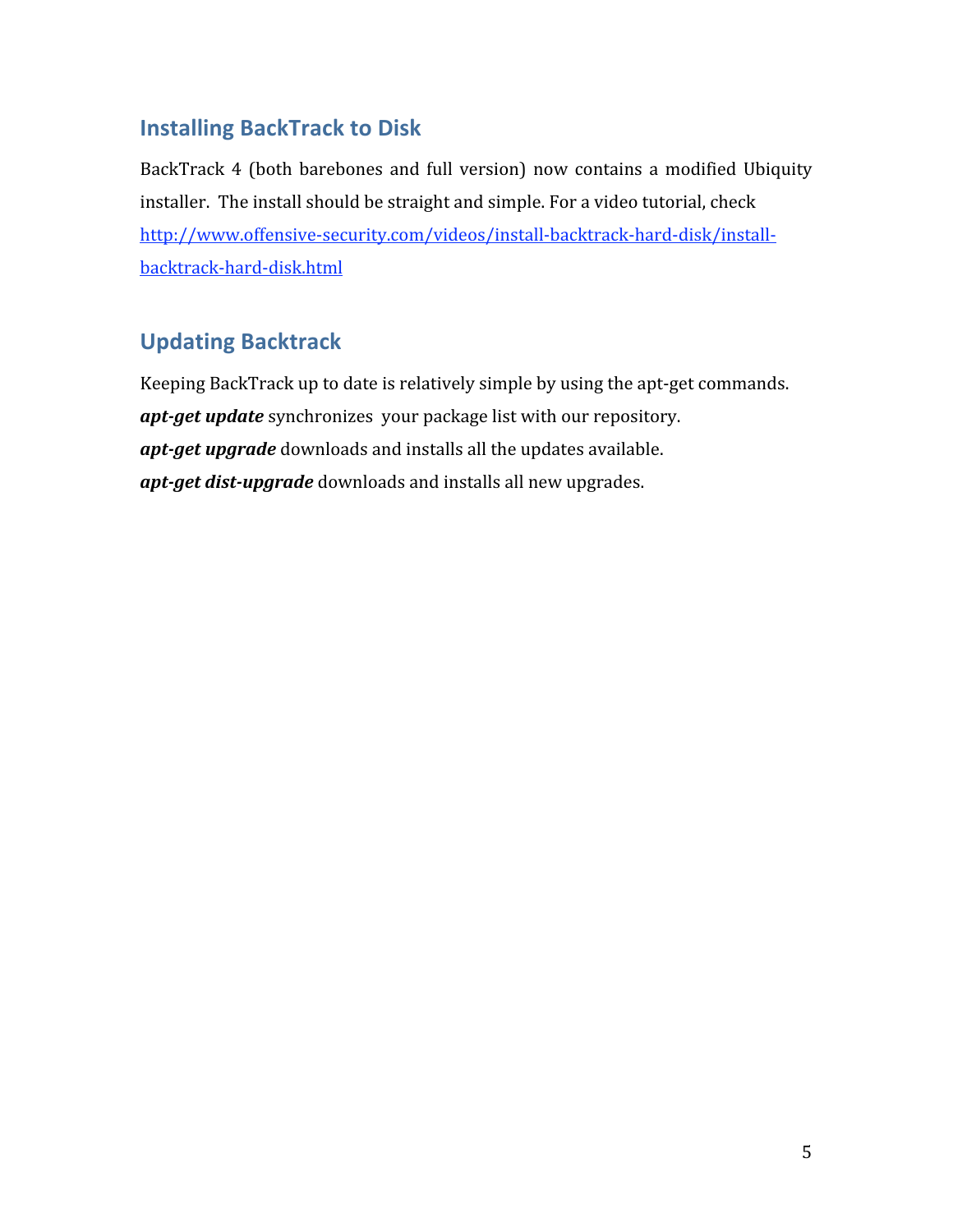# **Customizing
BackTrack**

### Creating your own Live CD – Method 1

Creating
your
own
flavor
of
BackTrack
is
easy.

- 1. Download
and
install
the
bare
bones
version
of
BackTrack
- 2. Use
apt‐get
to
install
required
packages
or
meta
packages.
- 3. Use remastersys to repackage your installation.

### Creating your own Live CD - Method 2

Download the BackTrack 4 iso. Use the customization script to update and modify your
build
as
show
here:

http://www.offensive-security.com/blog/backtrack/customising-backtrack-live-cdthe‐easy‐way/

### **Installing
BackTrack
to
USB**

The easiest method of getting BackTrack4 installed to a USB key is by using the unetbootin
utility
(resent
in
BackTrack
in
/opt/).

### **Installing
BackTrack
to
USB

‐
Persistent
changes**

A
Video
tutorial
can
be
found
here:

http://www.offensive-security.com/videos/backtrack-usb-install-video/backtrackusb-install.html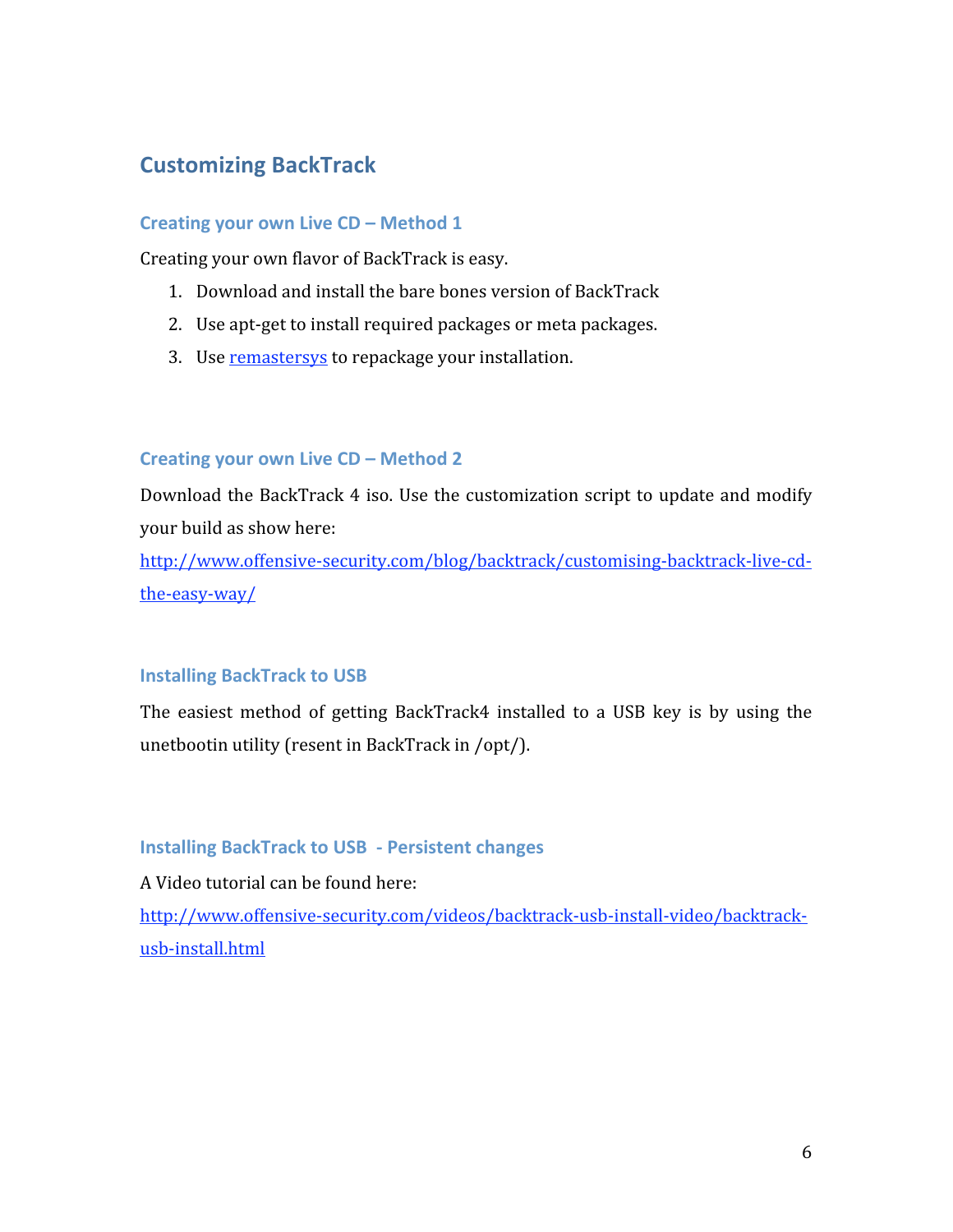### **Working
with
BackTrack**

### **KDE3
Quirks**

BackTrack 4 contains an "imposed" KDE3 repository, alongside the KDE4 Ubuntu Intrepid repositories. Since BackTrack uses KDE3, it's important to remember that KDE3
packages
contain
a
"kde3"
postfix,
which
makes
them
easily
identifiable. For example, if you wanted to install the program KDE program "kate", you should apt-get install kate-kde3 (install the KDE3 version of kate) rather than apt-get *install kate*. (install the KDE4 version of kate).

### **Updating
tools
manually**

Our BackTrack repositories will always strive to keep updated with the latest versions of tools, with the exception of a select few. These "special" tools get updated by their authors very frequently, and often include significant updates. We felt that creating static binaries for these types of tools would not be beneficial and users were better of keeping these tools synched with the SVN versions respectively.
The
tools
include
MSF,
W3AF,
Nikto,
etc.

#### **FAQs**

- The Ubiquity Installer gives me a "Language failed with exit code 10" **error.
What
the
heck
?**
- ‐ Ignore
it.
Have
faith.
- ‐ **Why
is
the
ISO
so
big?
It
used
to
be
half
the
size!**
- For a long time we struggled to keep BT under the 700 MB limit. This was always
a
challenge
and
a
pain
in
the
backside.
We
decided
to
bust
this
barrier for
a
couple
of
reasons: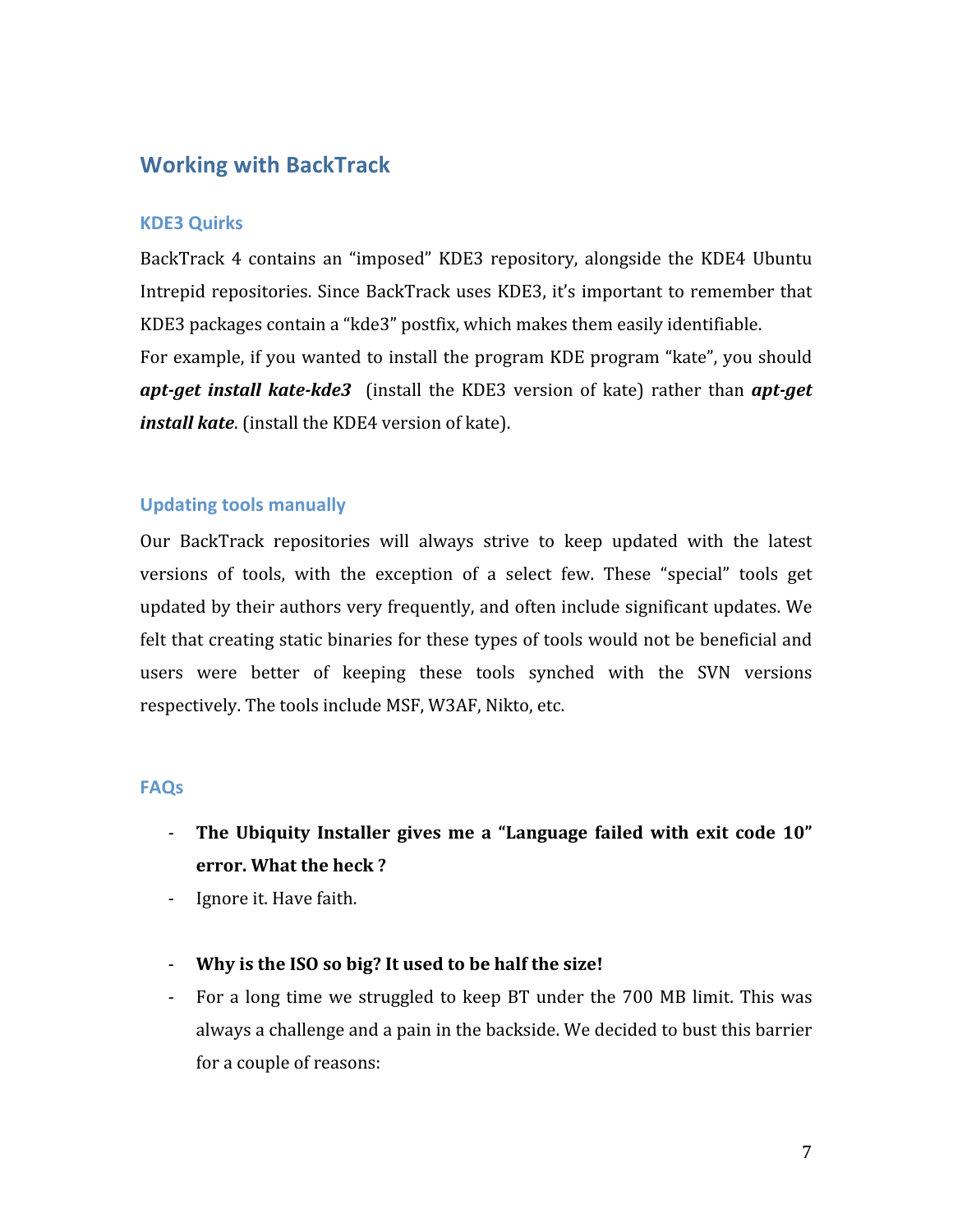- $\circ$  We no longer use squashfs with LZMA compression which makes the
image
size
significantly
larger.
- $\circ$  A CD is not the ideal media for running BT4 in a live environment. A USB
key
is
much
faster
and
reliable.
- Why is this build called a "pre-release"? Isn't it stable enough ?
- This is probably the sturdiest version of BackTrack we've ever come up with. Saying
 this,
some
bugs
can
be
really
obscure.
Only
after
running
an
atheros card
for
40
straight
hours
did
we
notice
wireless
frame
corruptions
–
which resulted from a faulty patch we applied. It's impossible for us to test every driver
and
every
hardware
combination.
That
why
we
NEED
YOUR
INPUT
(in the
forums).
- ‐ **Why
oh
why
did
you
use
Ubuntu
as
your
base?**
- ‐ Check
this
blog
post: http://backtrack4.blogspot.com/2009/01/philosophical-thoughts-aboutbacktrack.html
- ‐ **I've
installed
Backtrack
4
to
Hard
Disk.
How
do
I
log
in
??**
- Use the user / pas cmbination for the user you created during the install. Once
logged
in,
type
sudo
su,
and
change
the
root
password
to
your
liking. Check
this
video
for
more
information:

http://www.offensive-security.com/videos/backtrack-security-trainingvideo/up‐and‐running‐backtrack.html

### **Outro**

You
can
find
our
forums
at
http://forums.remote‐exploit.org. Feel free to post bugfixes, suggestions, tool requests, etc. We hope you enjoy this fine release!